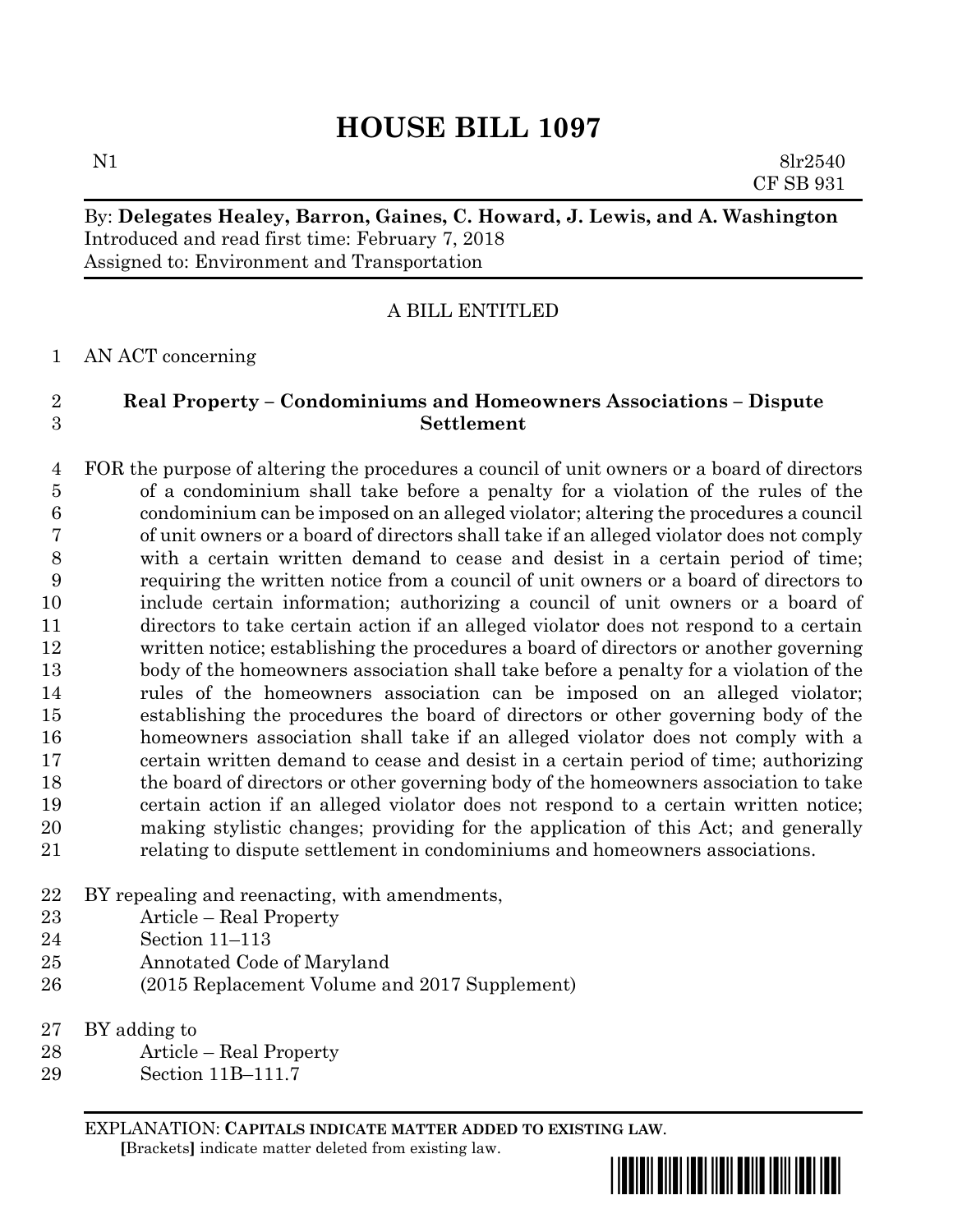| $\sqrt{2}$<br><b>HOUSE BILL 1097</b> |                                                                                                                                                                                                                                                                                              |                                                                                                                                                                                                                                                                                                                                                                                                              |  |
|--------------------------------------|----------------------------------------------------------------------------------------------------------------------------------------------------------------------------------------------------------------------------------------------------------------------------------------------|--------------------------------------------------------------------------------------------------------------------------------------------------------------------------------------------------------------------------------------------------------------------------------------------------------------------------------------------------------------------------------------------------------------|--|
| $\mathbf{1}$<br>$\overline{2}$       | Annotated Code of Maryland<br>(2015 Replacement Volume and 2017 Supplement)                                                                                                                                                                                                                  |                                                                                                                                                                                                                                                                                                                                                                                                              |  |
| 3<br>4                               | SECTION 1. BE IT ENACTED BY THE GENERAL ASSEMBLY OF MARYLAND,<br>That the Laws of Maryland read as follows:                                                                                                                                                                                  |                                                                                                                                                                                                                                                                                                                                                                                                              |  |
| $\overline{5}$                       |                                                                                                                                                                                                                                                                                              | <b>Article – Real Property</b>                                                                                                                                                                                                                                                                                                                                                                               |  |
| 6                                    | $11 - 113.$                                                                                                                                                                                                                                                                                  |                                                                                                                                                                                                                                                                                                                                                                                                              |  |
| 7<br>8<br>9                          | Unless the declaration or bylaws state otherwise, the dispute settlement<br>(a)<br>mechanism provided by this section is applicable to complaints or demands formally arising<br>on or after [January 1, 1982] OCTOBER 1, 2018.                                                              |                                                                                                                                                                                                                                                                                                                                                                                                              |  |
| 10<br>11<br>12<br>13                 | The council of unit owners or board of directors may not impose a fine,<br>(b)<br>(1)<br>suspend voting, or infringe upon any other rights of a unit owner or other occupant for<br>violations of rules until the [following procedure is] PROCEDURES IN THIS SUBSECTION<br>ARE followed[:]. |                                                                                                                                                                                                                                                                                                                                                                                                              |  |
| 14<br>15                             | $(1)$ (2)                                                                                                                                                                                                                                                                                    | [Written] A WRITTEN demand to cease and desist from an<br>alleged violation [is served upon] SHALL BE PROVIDED TO the alleged violator specifying:                                                                                                                                                                                                                                                           |  |
| 16                                   | (i)                                                                                                                                                                                                                                                                                          | The alleged violation;                                                                                                                                                                                                                                                                                                                                                                                       |  |
| 17                                   | (ii)                                                                                                                                                                                                                                                                                         | The action required to abate the violation; and                                                                                                                                                                                                                                                                                                                                                              |  |
| 18<br>19<br>20<br>21                 | (iii)                                                                                                                                                                                                                                                                                        | A time period, not less than 10 days, during which the violation<br>may be abated without further sanction, if the violation is a continuing one, or a statement<br>that any further violation of the same rule may result in the imposition of sanction after<br>notice and <b>OPPORTUNITY FOR</b> hearing if the violation is not continuing.                                                              |  |
| 22<br>23<br>24<br>25<br>26           | $(2)$ (3)                                                                                                                                                                                                                                                                                    | Within 12 months of the demand, if the violation continues past<br>the period allowed in the demand for abatement without penalty or if the same rule is<br>violated subsequently, the board [serves] SHALL PROVIDE the alleged violator with A<br>written notice of THE ALLEGED VIOLATOR'S RIGHT TO REQUEST a hearing to be held by<br>the board in executive session. The notice shall contain CONTAINING: |  |
| 27                                   | (i)                                                                                                                                                                                                                                                                                          | The nature of the alleged violation;                                                                                                                                                                                                                                                                                                                                                                         |  |
| 28<br>29<br>30<br>31                 | (ii)<br>VIOLATOR;                                                                                                                                                                                                                                                                            | [The time and place of the] THE PROCEDURES<br><b>FOR</b><br>REQUESTING A hearing [, which time] AT WHICH THE ALLEGED VIOLATOR MAY<br>PRODUCE ANY STATEMENT, EVIDENCE, OR WITNESSES ON BEHALF OF THE ALLEGED                                                                                                                                                                                                  |  |
| 32                                   | (III)                                                                                                                                                                                                                                                                                        | THE PERIOD OF TIME FOR REQUESTING A HEARING, WHICH                                                                                                                                                                                                                                                                                                                                                           |  |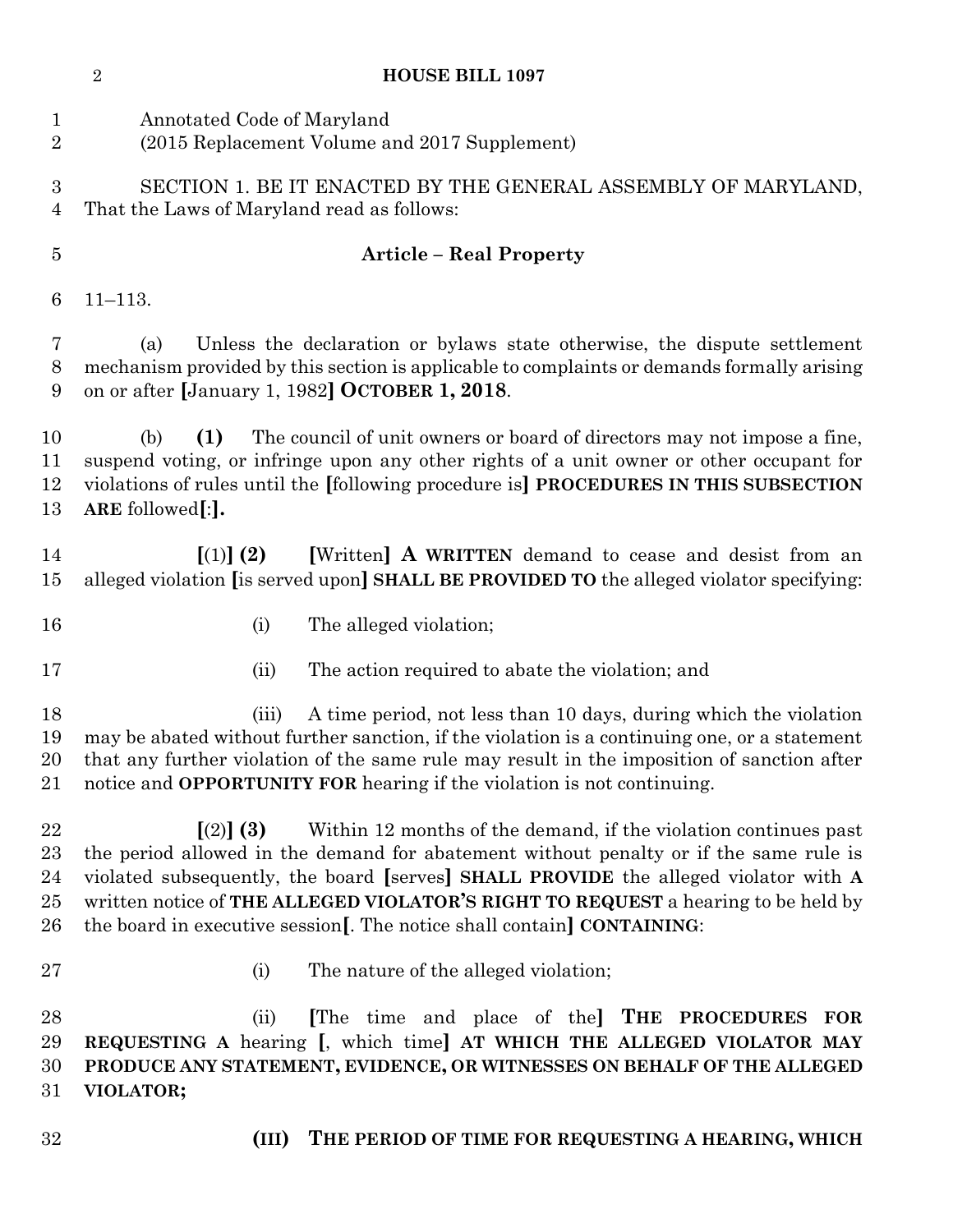# **HOUSE BILL 1097** 3

| $\mathbf{1}$                             | may [be] not BE less than 10 days from the giving of the notice; AND                                                                                                                                                                                                                                                                                                             |  |  |
|------------------------------------------|----------------------------------------------------------------------------------------------------------------------------------------------------------------------------------------------------------------------------------------------------------------------------------------------------------------------------------------------------------------------------------|--|--|
| $\overline{2}$<br>3                      | $\lceil$ (iii) $\rceil$ (IV) $\lceil$ An invitation to attend the hearing and produce any<br>statement, evidence, and witnesses on his or her behalf; and                                                                                                                                                                                                                        |  |  |
| $\overline{4}$                           | The proposed sanction to be imposed.<br>(iv)                                                                                                                                                                                                                                                                                                                                     |  |  |
| $\overline{5}$<br>6<br>7<br>8<br>9<br>10 | (I)<br>IF THE ALLEGED VIOLATOR REQUESTS A HEARING WITHIN<br>(4)<br>THE PERIOD OF TIME SPECIFIED IN THE NOTICE PROVIDED UNDER PARAGRAPH (3)<br>OF THIS SUBSECTION, THE BOARD SHALL PROVIDE THE ALLEGED VIOLATOR WITH<br>WRITTEN NOTICE OF THE TIME AND PLACE OF THE HEARING, WHICH TIME MAY NOT<br>BE LESS THAN 10 DAYS AFTER THE DATE THE REQUEST FOR A HEARING WAS<br>PROVIDED. |  |  |
| 11<br>12                                 | $\lceil(3)\rceil$ (II) 1. [A hearing occurs at which] AT THE HEARING, the<br>alleged violator has the right to present evidence and present and cross-examine witnesses.                                                                                                                                                                                                         |  |  |
| 13<br>14                                 | 2.<br>The hearing shall be held in executive session pursuant to<br>this notice and shall afford the alleged violator a reasonable opportunity to be heard.                                                                                                                                                                                                                      |  |  |
| $15\,$<br>16<br>17                       | Prior to the [effectiveness] TAKING EFFECT of any<br>A.<br>3.<br>sanction hereunder, proof of notice [and the invitation to be heard] shall be [placed]<br><b>ENTERED</b> in the minutes of the meeting.                                                                                                                                                                         |  |  |
| 18<br>19<br>20<br>21                     | [This] THE proof OF NOTICE shall be deemed adequate if<br><b>B.</b><br>a copy of the notice, together with a statement of the date and manner [of delivery] OF<br><b>PROVIDING THE NOTICE, is entered IN THE MINUTES</b> by the officer or director who<br>[delivered] PROVIDED the notice.                                                                                      |  |  |
| 22<br>$23\,$                             | <b>C.</b> The notice requirement shall be deemed satisfied if the<br>alleged violator appears at the meeting.                                                                                                                                                                                                                                                                    |  |  |
| 24<br>25                                 | The minutes of the meeting shall contain a written<br>4.<br>statement of the results of the hearing and the sanction, if any, imposed.                                                                                                                                                                                                                                           |  |  |
| 26<br>$27\,$<br>28<br>29<br>30           | (5)<br>IF THE ALLEGED VIOLATOR DOES NOT REQUEST A HEARING<br>WITHIN THE PERIOD OF TIME SPECIFIED IN THE NOTICE PROVIDED UNDER<br>PARAGRAPH (3) OF THIS SUBSECTION, THE BOARD, AT THE NEXT MEETING, SHALL<br>DELIBERATE AS TO WHETHER THE VIOLATION OCCURRED AND DECIDE WHETHER A<br>SANCTION IS APPROPRIATE FOR THE VIOLATION.                                                   |  |  |
| 31<br>$32\,$                             | $(4)$ (6)<br>A decision [pursuant to] IN ACCORDANCE WITH these<br>procedures shall be appealable to the courts of Maryland.                                                                                                                                                                                                                                                      |  |  |
| 33                                       | (1)<br>If any unit owner fails to comply with this title, the declaration, or<br>$\left( \mathrm{c}\right)$                                                                                                                                                                                                                                                                      |  |  |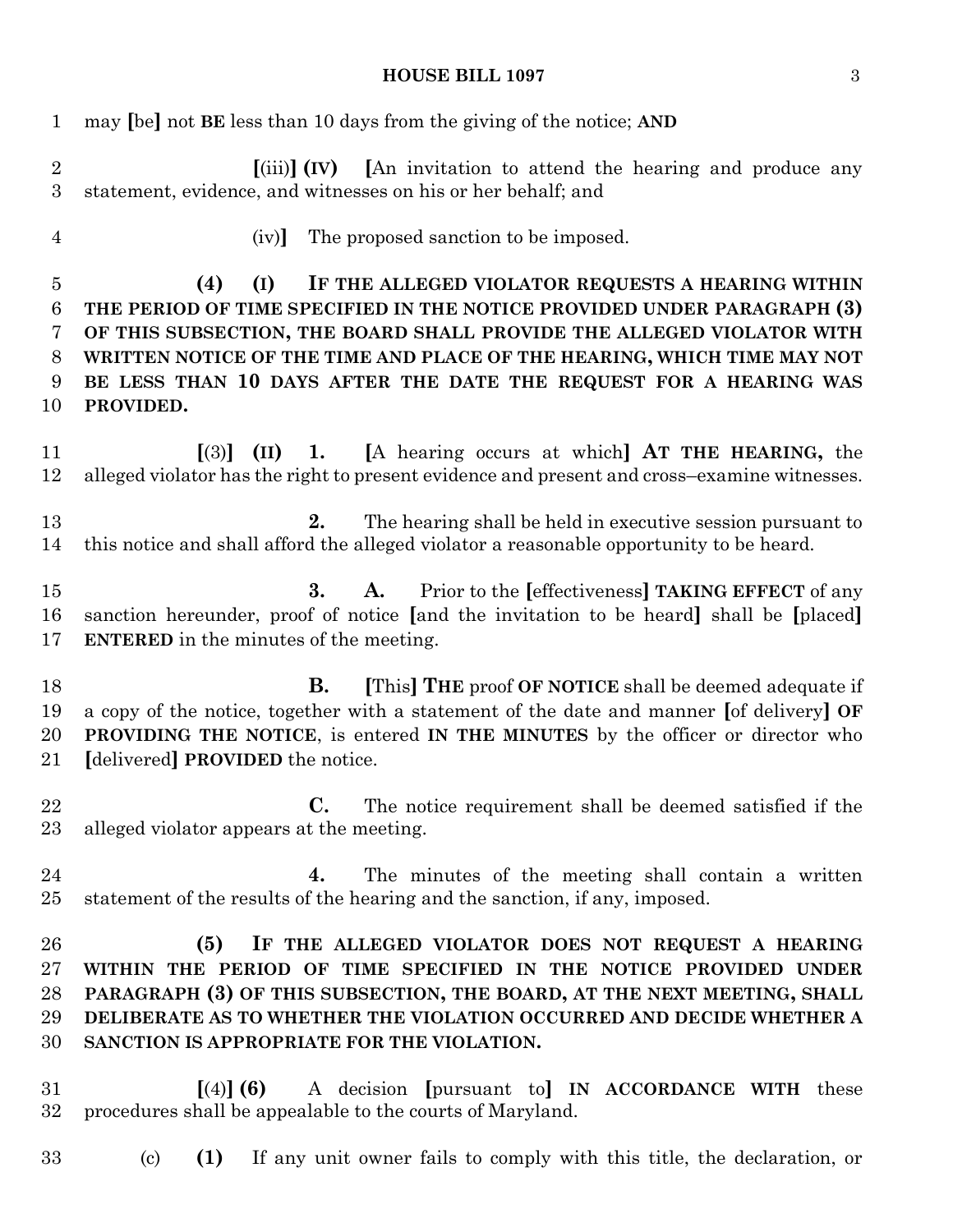#### **HOUSE BILL 1097**

 bylaws, or a decision rendered **[**pursuant to**] IN ACCORDANCE WITH** this section, the unit owner may be sued for damages caused by the failure or for injunctive relief, or both, by the

council of unit owners or by any other unit owner.

 **(2)** The prevailing party in any **[**such**]** proceeding **UNDER THIS SUBSECTION** is entitled to an award for counsel fees as determined by court.

 (d) The failure of the council of unit owners to enforce a provision of this title, the declaration, or bylaws on any occasion is not a waiver of the right to enforce the provision on any other occasion.

## **11B–111.7.**

 **(A) UNLESS THE DECLARATION OR BYLAWS STATE OTHERWISE, THE DISPUTE SETTLEMENT MECHANISM PROVIDED BY THIS SECTION IS APPLICABLE TO COMPLAINTS OR DEMANDS FORMALLY ARISING ON OR AFTER OCTOBER 1, 2018.**

 **(B) (1) THE BOARD OF DIRECTORS OR OTHER GOVERNING BODY OF THE HOMEOWNERS ASSOCIATION MAY NOT IMPOSE A FINE, SUSPEND VOTING, OR INFRINGE ON ANY OTHER RIGHT OF A LOT OWNER OR OTHER OCCUPANT FOR VIOLATIONS OF RULES UNTIL THE PROCEDURES IN THIS SUBSECTION ARE FOLLOWED.**

 **(2) A WRITTEN DEMAND TO CEASE AND DESIST FROM AN ALLEGED VIOLATION SHALL BE PROVIDED TO THE ALLEGED VIOLATOR SPECIFYING:**

- 
- **(I) THE NATURE OF THE ALLEGED VIOLATION;**
- 
- **(II) THE ACTION REQUIRED TO ABATE THE VIOLATION; AND**

 **(III) A PERIOD OF TIME, NOT LESS THAN 10 DAYS, DURING WHICH THE VIOLATION MAY BE ABATED WITHOUT FURTHER SANCTION, IF THE VIOLATION IS A CONTINUING VIOLATION, OR A STATEMENT THAT ANY FURTHER VIOLATION OF THE SAME RULE MAY RESULT IN THE IMPOSITION OF SANCTION AFTER NOTICE AND OPPORTUNITY FOR HEARING IF THE VIOLATION IS NOT CONTINUING.**

 **(3) WITHIN 12 MONTHS OF THE DEMAND, IF THE VIOLATION CONTINUES PAST THE PERIOD OF TIME ALLOWED IN THE DEMAND FOR ABATEMENT WITHOUT PENALTY OR IF THE SAME RULE IS VIOLATED SUBSEQUENTLY, THE BOARD SHALL PROVIDE THE ALLEGED VIOLATOR WITH A WRITTEN NOTICE OF THE ALLEGED VIOLATOR'S RIGHT TO REQUEST A HEARING TO BE HELD BY THE BOARD IN EXECUTIVE SESSION CONTAINING:**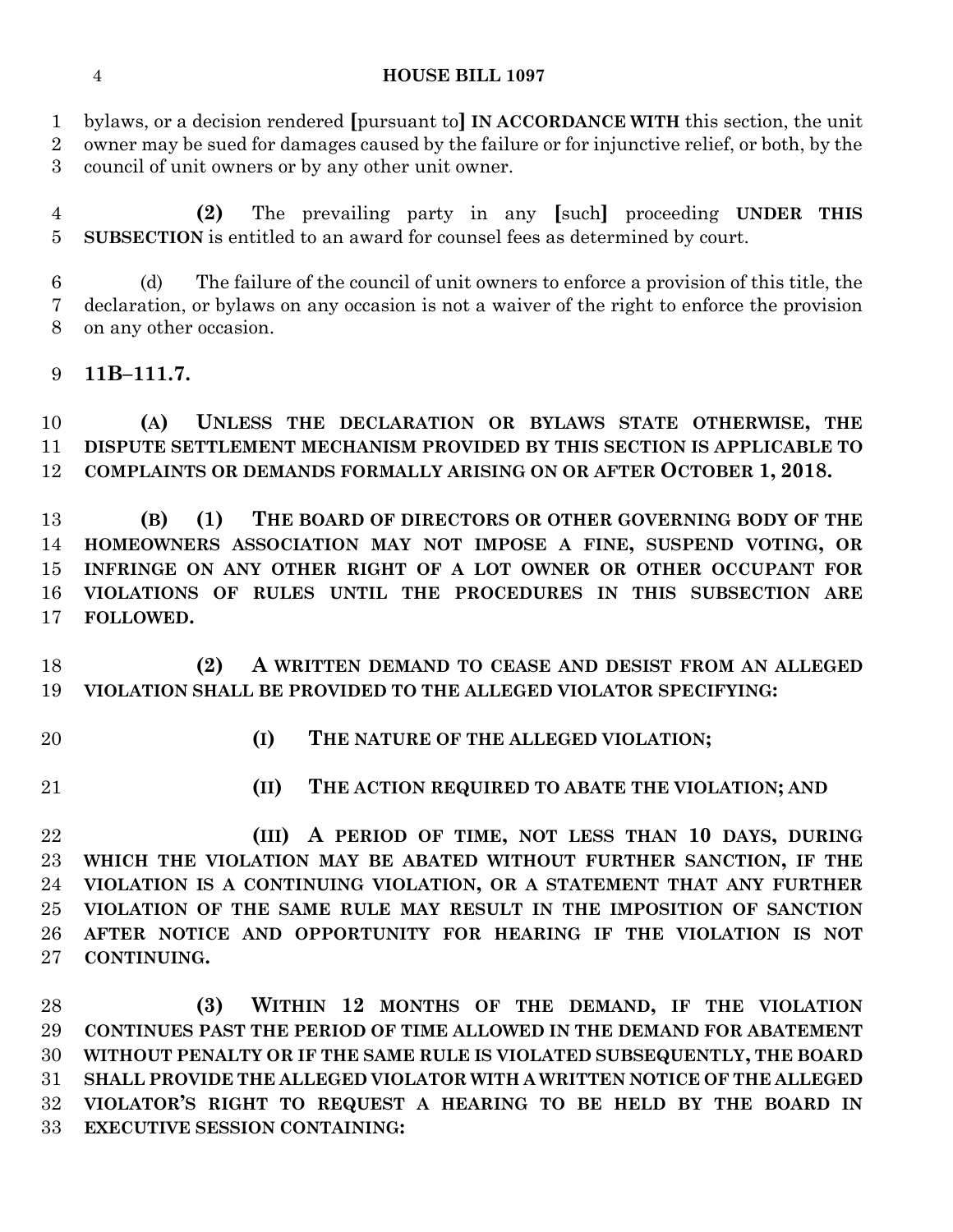**HOUSE BILL 1097** 5

 **(I) THE NATURE OF THE ALLEGED VIOLATION; (II) THE PROCEDURES FOR REQUESTING A HEARING AT WHICH THE ALLEGED VIOLATOR MAY PRODUCE ANY STATEMENT, EVIDENCE, OR WITNESSES ON BEHALF OF THE ALLEGED VIOLATOR; (III) THE PERIOD OF TIME FOR REQUESTING A HEARING, WHICH MAY NOT BE LESS THAN 10 DAYS FROM THE GIVING OF THE NOTICE; AND (IV) THE PROPOSED SANCTION TO BE IMPOSED. (4) (I) IF THE ALLEGED VIOLATOR REQUESTS A HEARING WITHIN THE PERIOD OF TIME SPECIFIED IN THE NOTICE PROVIDED UNDER PARAGRAPH (3) OF THIS SUBSECTION, THE BOARD SHALL PROVIDE THE ALLEGED VIOLATOR WITH A WRITTEN NOTICE OF THE TIME AND PLACE OF THE HEARING, WHICH TIME MAY NOT BE LESS THAN 10 DAYS AFTER THE DATE THE REQUEST FOR A HEARING WAS PROVIDED. (II) 1. AT THE HEARING, THE ALLEGED VIOLATOR HAS THE RIGHT TO PRESENT EVIDENCE AND CROSS–EXAMINE WITNESSES. 2. THE HEARING SHALL BE HELD IN EXECUTIVE SESSION IN ACCORDANCE WITH THIS NOTICE AND SHALL AFFORD THE ALLEGED VIOLATOR A REASONABLE OPPORTUNITY TO BE HEARD. 3. A. PRIOR TO THE TAKING EFFECT OF ANY SANCTION UNDER THIS SECTION, PROOF OF NOTICE SHALL BE ENTERED IN THE MINUTES OF THE MEETING. B. THE PROOF OF NOTICE SHALL BE DEEMED ADEQUATE IF A COPY OF THE NOTICE, TOGETHER WITH A STATEMENT OF THE DATE AND MANNER OF PROVIDING THE NOTICE, IS ENTERED IN THE MINUTES BY THE OFFICER OR DIRECTOR WHO PROVIDED THE NOTICE. C. THE NOTICE REQUIREMENT SHALL BE DEEMED SATISFIED IF THE ALLEGED VIOLATOR APPEARS AT THE MEETING. 4. THE MINUTES OF THE MEETING SHALL CONTAIN A WRITTEN STATEMENT OF THE RESULTS OF THE HEARING AND THE SANCTION, IF ANY, IMPOSED. (5) IF THE ALLEGED VIOLATOR DOES NOT REQUEST A HEARING WITHIN THE PERIOD OF TIME SPECIFIED IN THE NOTICE PROVIDED UNDER**